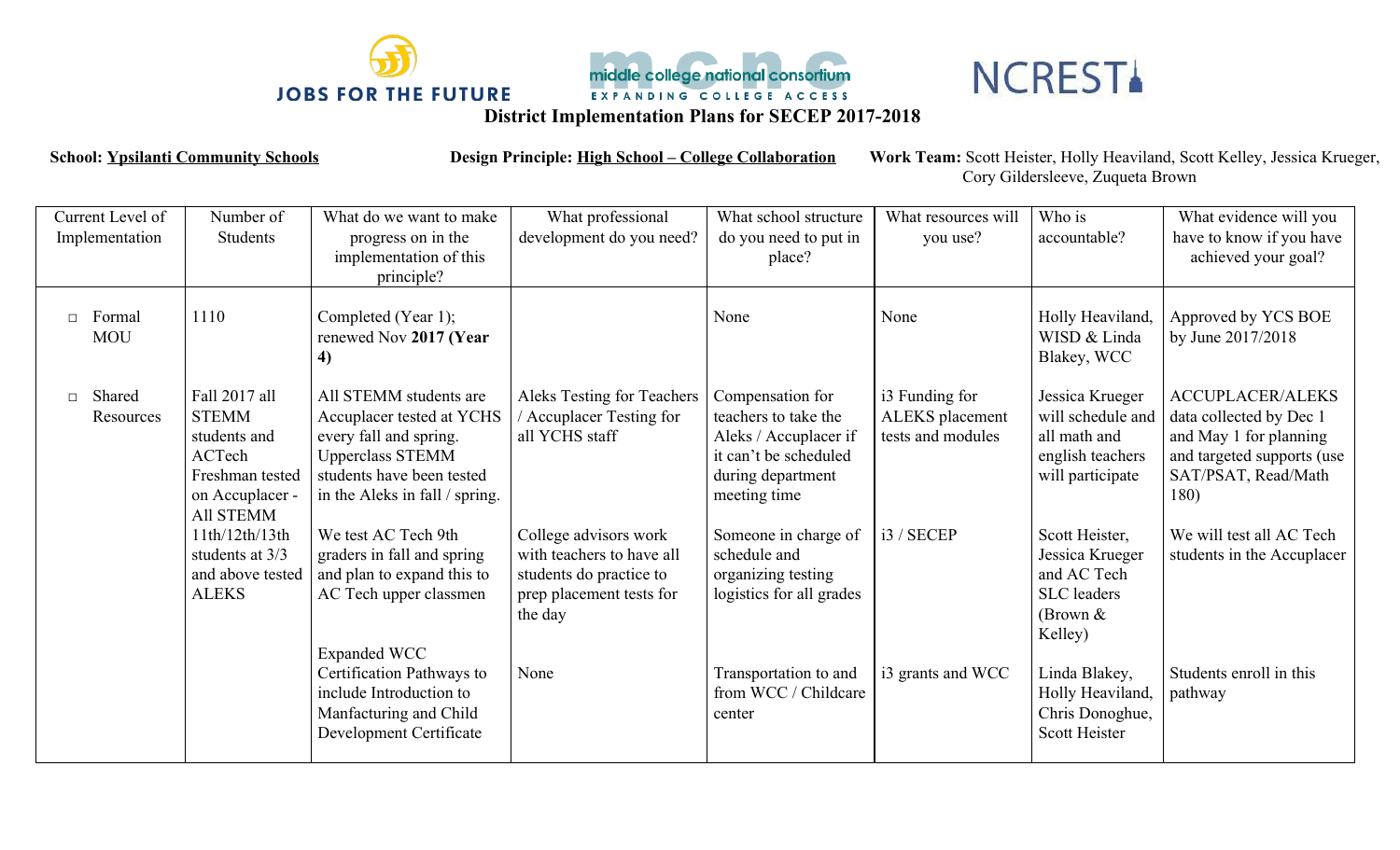|                                  | Rising 9, 10, 11<br>& 12 | <b>Expand Summer Bridge</b><br>program to increase<br>participation in dual<br>enrollment for fall 2018<br>(Year 4)                  | How to identify student<br>level data on placement<br>test that is able to be<br>increased in a 4 week half<br>day program                          | Need to regularly<br>accuplacer test<br>students in the spring<br>before summer bridge<br>program deadline | Promotional<br>event/materials<br>i3 funding for<br>stipends                | Linda Blakey,<br>Sam Paducha,<br>Holly Heaviland,<br>Heister, Krueger,<br>& Hershberger | 20-40 participants attend<br>Summer Bridge that have<br>levels $3, 4$ , or $5$            |
|----------------------------------|--------------------------|--------------------------------------------------------------------------------------------------------------------------------------|-----------------------------------------------------------------------------------------------------------------------------------------------------|------------------------------------------------------------------------------------------------------------|-----------------------------------------------------------------------------|-----------------------------------------------------------------------------------------|-------------------------------------------------------------------------------------------|
|                                  |                          |                                                                                                                                      | Work with WCC Faculty<br>on skills students need to<br>be successful and review<br>soft skills curriculums<br>available for high school<br>programs |                                                                                                            | stipends for work<br>time, materials, and<br>curriculum resources           |                                                                                         | Increase in number of<br>students improving their<br>score on the Accuplacer<br>and Aleks |
|                                  | 9th graders              | Began 9th grade Computer<br>Applications (IC3) course<br>for students in the<br>freshmen academy                                     | Professional development<br>/ training on credential test<br>for new staff member                                                                   | As of Fall 2017 this<br>course was created<br>and 9th graders are<br>scheduled into it as a<br>core class  | funds to cover cost<br>of credential test                                   | Andre Parker                                                                            | 9th grade students get<br>credentialed in IC3                                             |
| Communica<br>tions               |                          | Monthly partnership<br>meetings continue                                                                                             |                                                                                                                                                     | SLC leader work<br>meetings                                                                                |                                                                             | Heister, Krueger,<br>Heaviland                                                          |                                                                                           |
| $\Box$ Advisory<br>Curriculum    |                          | Freshmen Academy is<br>planning Advisory period<br>for winter 2018 curriculum<br>that supports college<br>readiness for all students |                                                                                                                                                     | SLC meeting time to<br>develop Advisory /<br>basecamp curriculum                                           | Coaching and work<br>time to organize and<br>develop advisory<br>curriculum | Freshmen<br>Academy<br>teachers                                                         | The freshmen academy<br>begins Advisory                                                   |
|                                  |                          | STEMM plans to develop a<br>basecamp                                                                                                 |                                                                                                                                                     | Change in schedule to<br>create time for<br>basecamp                                                       | SLC meeting time to<br>develop STEMM<br>basecamp                            | <b>STEMM</b> staff                                                                      | STEMM develops and<br>begins basecamp                                                     |
| $\Box$ Community<br>Partnerships |                          | Touring WCC with all<br>(both ACTech and<br>STEMM) 9th graders April<br>2018                                                         | None                                                                                                                                                | Using SAT day with<br>Juniors                                                                              | Bussing to and from<br>EMU / WCC<br>campus                                  | College coaches,<br>SLC leaders,<br>teacher leaders                                     | Students will attend tours<br>of WCC and EMU                                              |